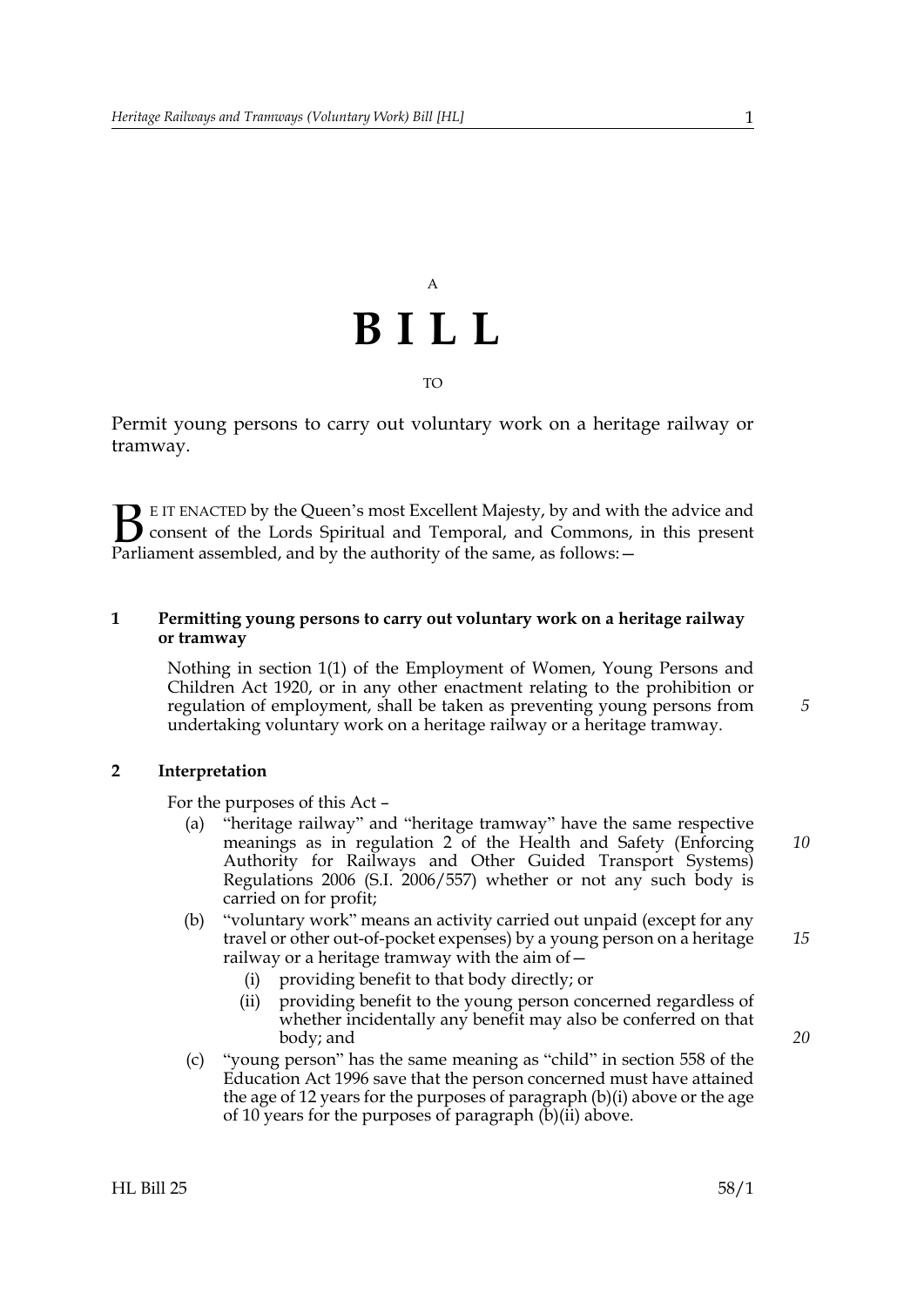### **3 Extent, commencement and short title**

- (1) This Act extends to England and Wales, Scotland and Northern Ireland.
- (2) This Act comes into force on the day on which it is passed.
- (3) This Act may be cited as the Heritage Railways and Tramways (Voluntary Work) Act 2020. **5**